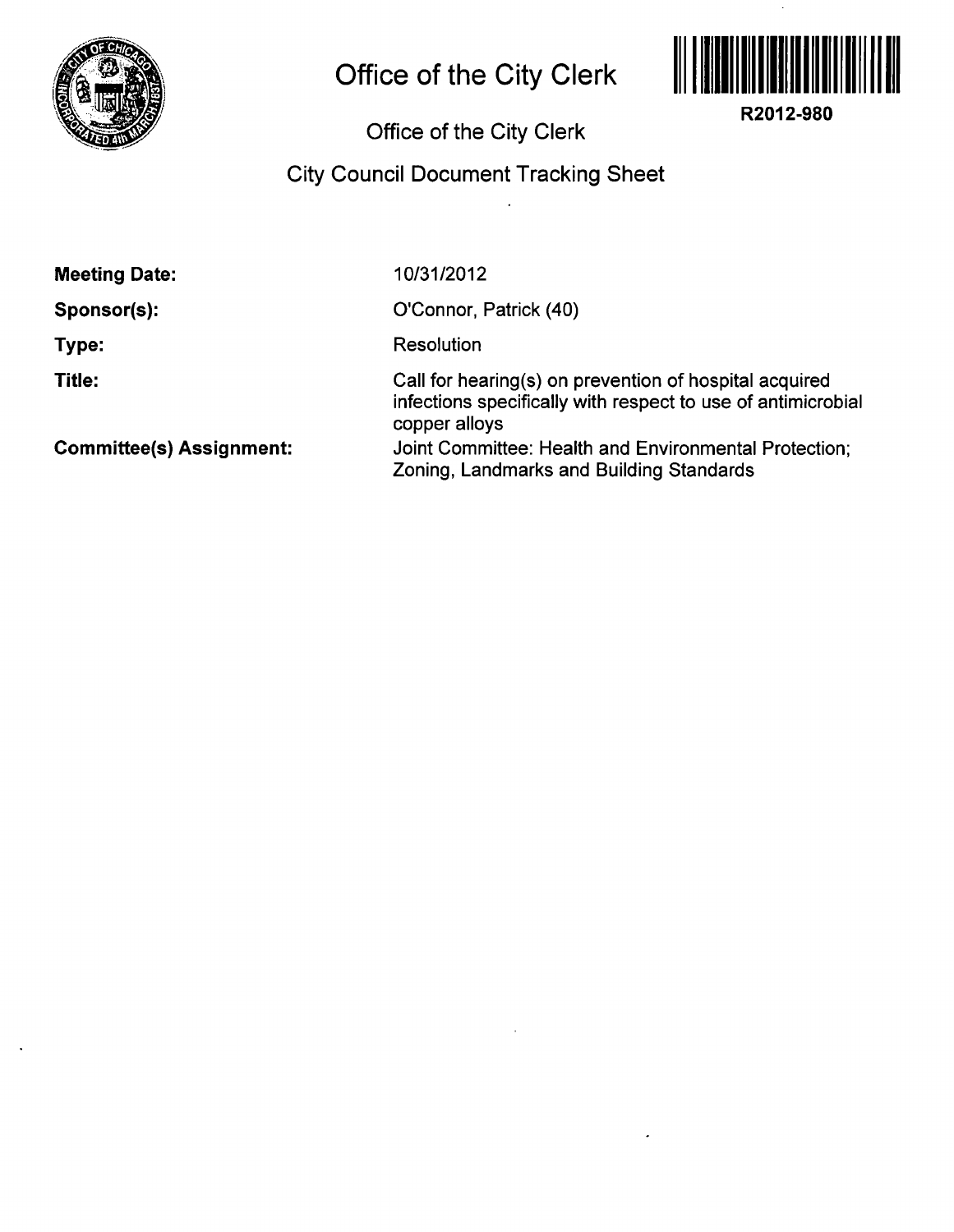Health & Environmental Prototion<br>and<br>zoning, Landmarks (Building

## **RESOLUTION**

 $\mathcal{L}$ 

WHEREAS, the World Health Organization has reported that at any given time, there are approximately 1.4 million people with a hospital-acquired infection; and

WHEREAS, these infections were not present on admission to the hospital, but occurred while the patient was being treated for other illnesses; and

WHEREAS, according for the U.S. Centers for Disease Control and Prevention, hospital-acquired infections cost \$28 billion each year and affect over 1.7 million people, and kill over 99,000 people a year in the United States; and

WHEREAS, disease-causing bacteria can live on many hospital surfaces for weeks, contributing substantially to the risk of acquiring an infection; and

WHEREAS, converting patient room surfaces to antimicrobial copper has been suggested as a way to significantly reduce this risk; and

WHEREAS, the United States Environmental Protection Agency (EPA) registered 275 antimicrobial copper alloys with public health claims in 2008; and

WHEREAS, antimicrobial copper is the first solid surface material to be registered by the EPA with public health claims; and

WHEREAS, these public health claims acknowledge that copper alloys are capable of killing harmful, potentially deadly bacteria; and

WHEREAS, the EPA-prescribed laboratory testing showed that antimicrobial copper surfaces continually reduce the presence of bacteria and remain effective in killing up to 99.9% of six types of bacteria even after repeated wet and dry abrasion and recontamination; and

WHEREAS, the EPA registration permits the manufacture of over 100 different antimicrobial copper touch surface products including door hardware, plumbing products, hand rails, and medical equipment; and

WHEREAS, this technology has the potential to reduce the frequency of infections, prevent complications due to illness, reduce deaths, and provide economic benefits to the City of Chicago and Chicago-area health care providers; and

WHEREAS, it is important that the City of Chicago assess the cost of replacing surfaces with antimicrobial copper and look into the benefits of this technology for both the health and welfare of the people of Chicago and as to the economic impact of hospital-acquired infections; now, therefore.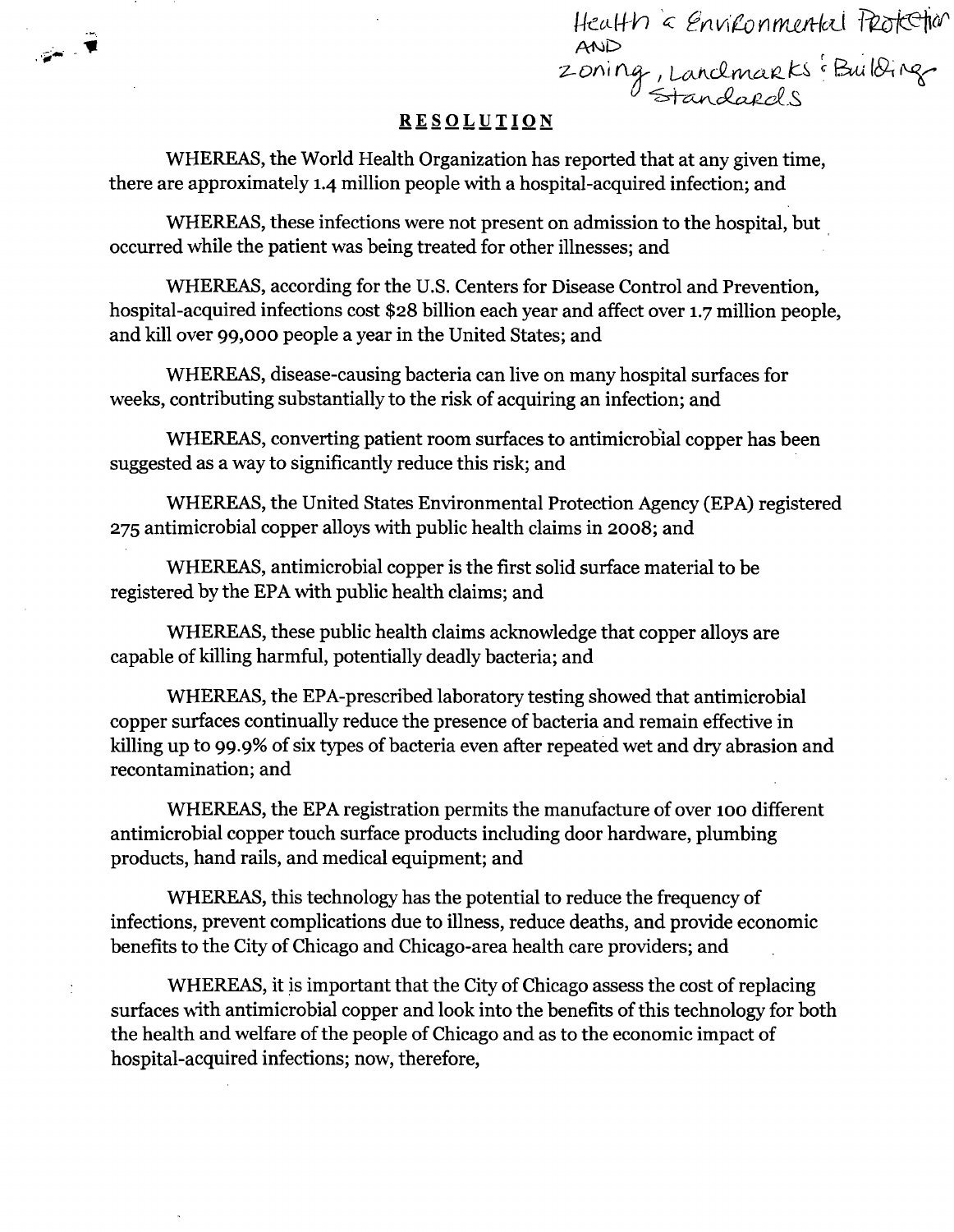$\label{eq:2.1} \mathcal{L}(\mathcal{L}^{\mathcal{L}}_{\mathcal{L}}(\mathcal{L}^{\mathcal{L}}_{\mathcal{L}})) \leq \mathcal{L}(\mathcal{L}^{\mathcal{L}}_{\mathcal{L}}(\mathcal{L}^{\mathcal{L}}_{\mathcal{L}})) \leq \mathcal{L}(\mathcal{L}^{\mathcal{L}}_{\mathcal{L}}(\mathcal{L}^{\mathcal{L}}_{\mathcal{L}}))$ 

 $\label{eq:2.1} \frac{1}{\sqrt{2}}\int_{\mathbb{R}^3}\frac{1}{\sqrt{2}}\left(\frac{1}{\sqrt{2}}\right)^2\frac{1}{\sqrt{2}}\left(\frac{1}{\sqrt{2}}\right)^2\frac{1}{\sqrt{2}}\left(\frac{1}{\sqrt{2}}\right)^2\frac{1}{\sqrt{2}}\left(\frac{1}{\sqrt{2}}\right)^2\frac{1}{\sqrt{2}}\left(\frac{1}{\sqrt{2}}\right)^2\frac{1}{\sqrt{2}}\frac{1}{\sqrt{2}}\frac{1}{\sqrt{2}}\frac{1}{\sqrt{2}}\frac{1}{\sqrt{2}}\frac{1}{\sqrt{2}}$  $\label{eq:2.1} \mathcal{L}(\mathcal{L}^{\text{max}}_{\mathcal{L}}(\mathcal{L}^{\text{max}}_{\mathcal{L}}))\leq \mathcal{L}(\mathcal{L}^{\text{max}}_{\mathcal{L}}(\mathcal{L}^{\text{max}}_{\mathcal{L}}))$  $\mathcal{L}^{\text{max}}_{\text{max}}$  , where  $\mathcal{L}^{\text{max}}_{\text{max}}$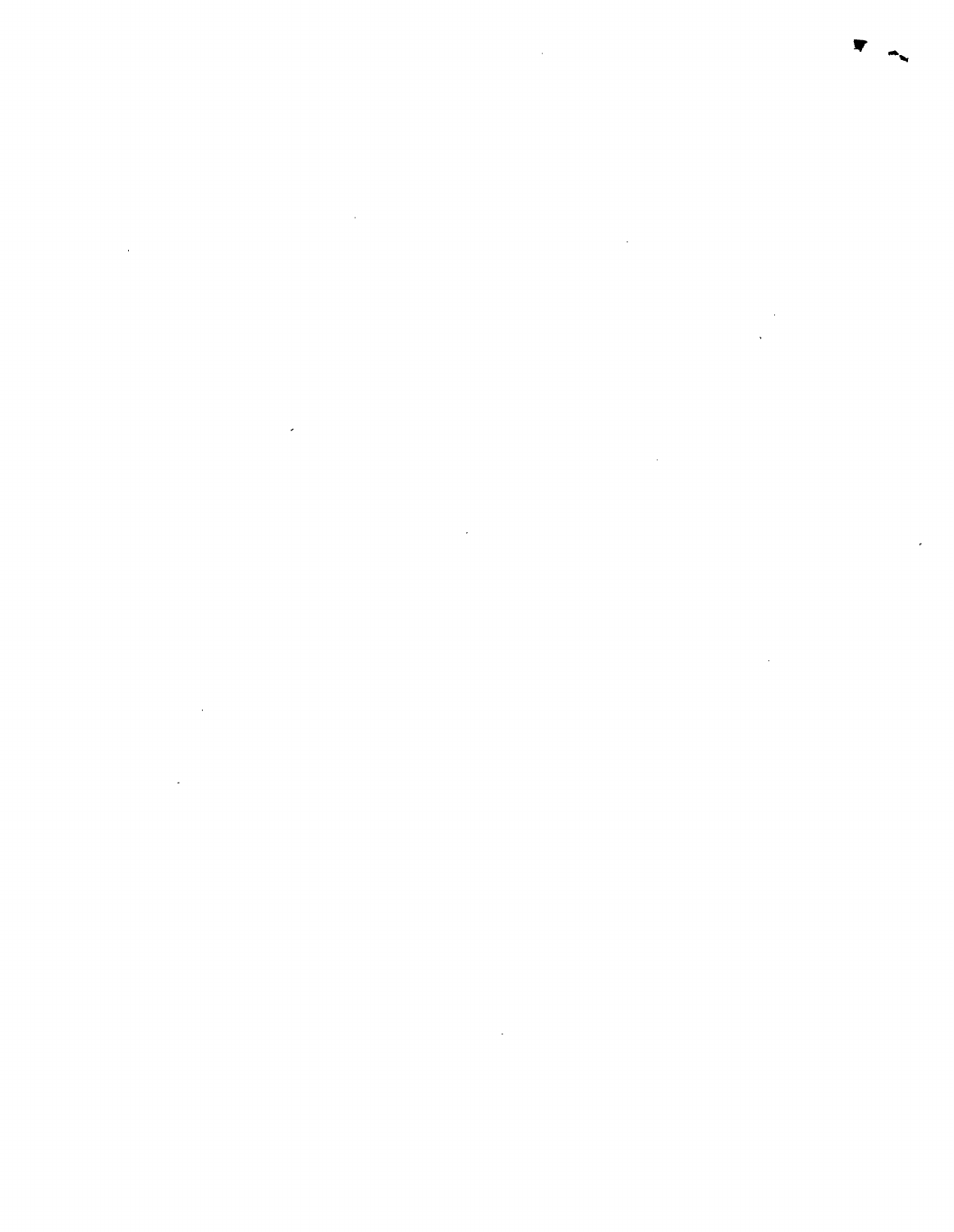BE IT RESOLVED THAT THE CITY COUNCIL OF THE CITY OF CHICAGO, through a joint committee comprised of its Committee on Health and Environmental Protection and its Committee on Zoning, Landmarks and Building Standards, conduct hearings on the prevention of hospital acquired infections, specifically with respect to the use of antimicrobial copper alloys; and

BE IT FURTHER RESOLVED that the aforementioned joint Committee invite the Department of Health and the Department of Buildings and any other appropriate parties to testify concerning the use, effectiveness and cost of antimicrobial copper alloys as compared to currently used hospital surfaces; and

BE IT FURTHER RESOLVED that all of the foregoing be done with a view toward developing a recommendation with respect to the use of antimicrobial copper alloys in appropriate locations within the City of Chicago.

Alderman Patrick J. O'Connor, 40th Ward